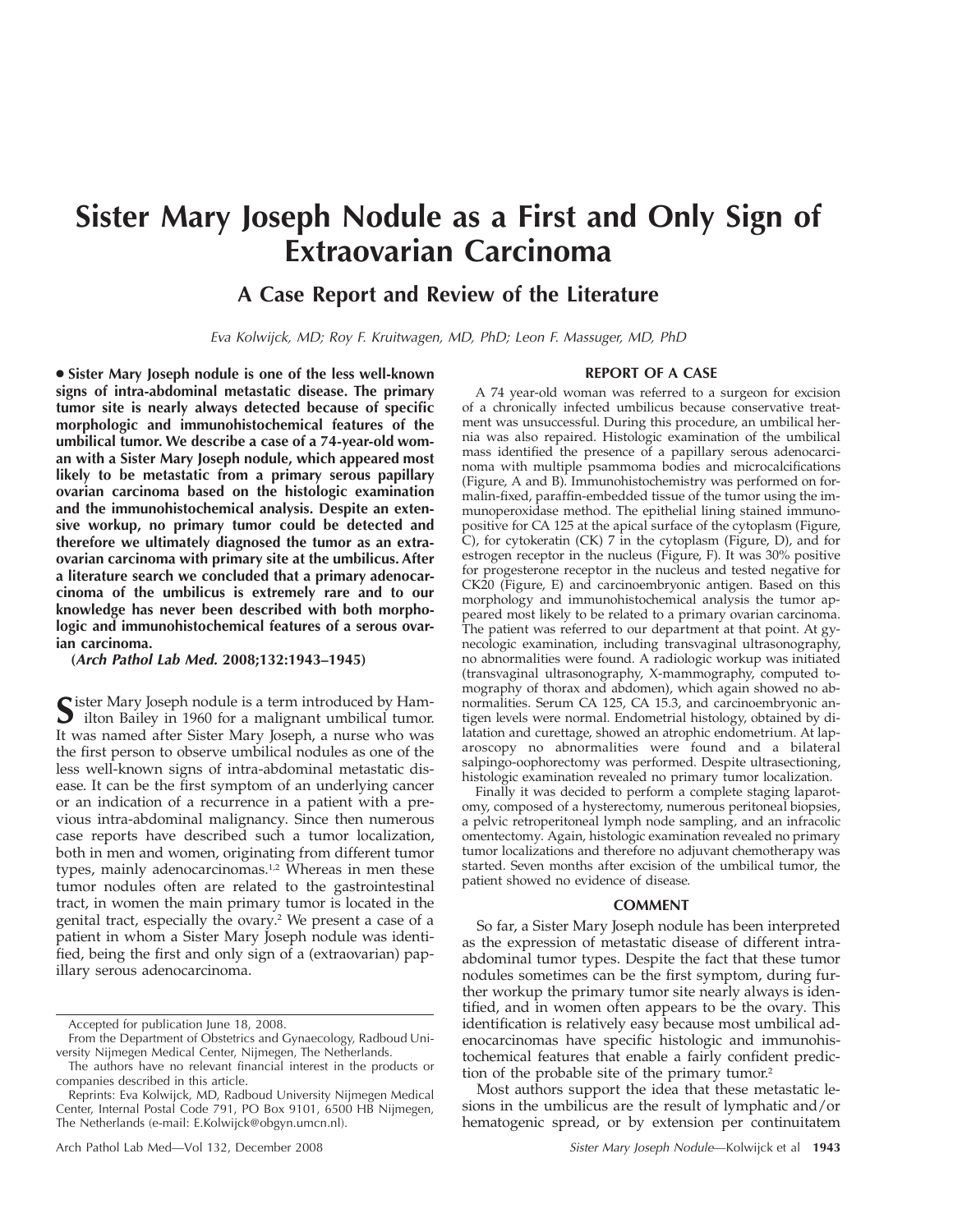

*Stained tissue sections of the adenocarcinoma of unknown primary origin. A and B, Hematoxylin-eosin–stained section shows a papillary pattern of malignant cells and psammoma calcifications (original magnifications* -*100 [A] and* -*200 [B]). Immunohistochemistry using immunoperoxidase method on the same tumor shows a positive staining for CA 125 (C), cytokeratin 7 (D), and estrogen receptor (F) and a negative staining for cytokeratin 20 (E) (original magnifications ×100).* 

from the peritoneal surface.<sup>2,3</sup> In addition, iatrogenic metastases after laparoscopy at the umbilical port site have been reported. Possible mechanisms for this phenomenon include direct or indirect seeding of tumor cells due to excessive manipulation, leakage of insufflation gas

through the port site (chimney effect), replacement of trocars, unprotected retraction of tumor tissue, and the  $CO<sub>2</sub>$ pneumoperitoneum that causes diffuse damage to the entire mesothelial layer.<sup>4</sup>

Primary malignant umbilical tumors are rare and most-